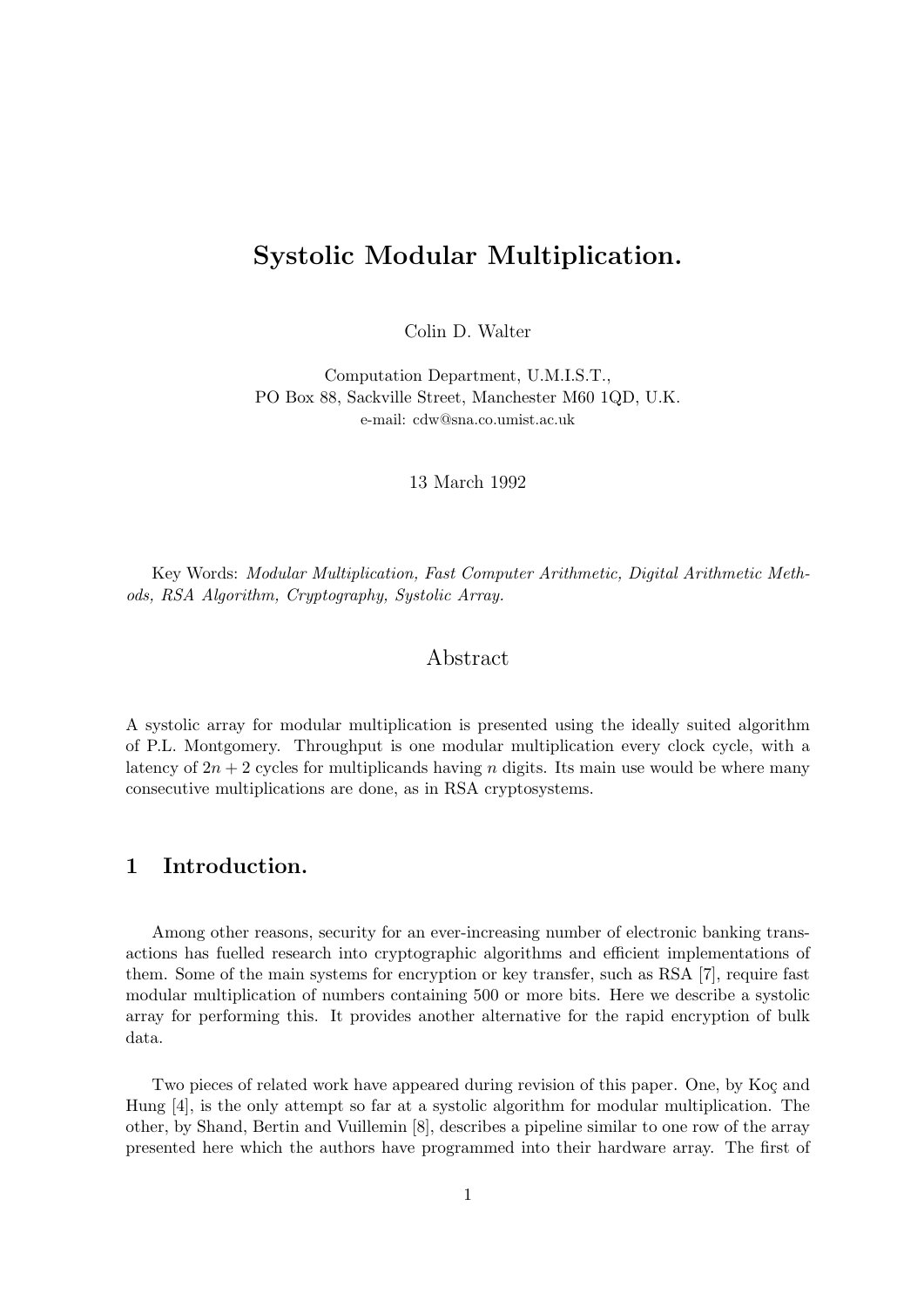these suffers from excessive latency and a slow clock, the result of the unsuitability of the natural algorithm [1] which is based on Horner's nested multiplication method. It involves repeated additions of the multiplicand and repeated subtractions of the modulus. These are interleaved to keep register size down. For speed, just a few of the most significant digits of the partial product are used to decide the multiple required in the next modular subtraction. In a digit-level systolic array, this multiple must be pumped down the cells performing the subtraction from the cell for the most significant digit to that of the least. But, because carry propagation is in the opposite direction, a redundant number system has to be used to limit the influence of carries. However, a delay is still caused while the limited carries are accumulated at each cell. So, overall, the first digit of the output in [4] appears after about  $13n/2$  clock cycles, where n is the maximum number of digits in any input. Moreover, the clock cycle needs to be slow enough to allow for calculating the multiple of the modulus.

The clash in direction between the movement of the carries and that of the multiple of the modulus is resolved by using P. L. Montgomery's algorithm [6] which re-structures the operation so that the modular adjustment depends instead on the least significant digits. Like Shand *et al.* [8], we make use of this and, like them, we can expect similarly impressive computation speeds. The result of this choice is a truly systolic algorithm with much reduced latency and a faster clock. Indeed the most complex cell is the most common one, which performs two digit multiplications and three digit additions, and the delay till the first output digit appears is just  $2n + 2$  clock cycles. There is, unfortunately, a price to pay for the greater efficiency. Some post-processing of the output is required, but the cost of this is relatively slight if a number of modular multiplications with a common modulus are performed sequentially, as in the RSA cryptosystem.

## 2 The Basic Algorithm.

The ideas which are combined here are those of Montgomery [6] on modular arithmetic, and of McCanny and McWhirter [5] on systolic multiplication. Montgomery shows how to perform modular multiplication by a method which includes reversing the order of treating the digits of the multiplicand, shifting down instead of up, and adding rather than subtracting multiples of the modulus. A Pascal-like description of his algorithm for  $(A\times B)$  mod M is given below, and is followed by a short justification of how it works. Further detail is found also in [2]. First, however, we review the notation that is used.

Numbers A are written with base r and digits  $A[i]$ , so that  $A = \sum_{i=0}^{n-1} A[i]r^i$  where n is the number of digits in A. The choice of digit range is unimportant, but we interpret  $mod\ r$  as yielding a digit value. Let m and n be the number of digits in the inputs M and A respectively. Normally,  $B$  has at most the same number of digits as  $M$  or, at worst, satisfies  $B < 2M$ . We assume the latter, so that B has at most  $m+1$  digits. The radix r is chosen before implementation so that the operations  $div r$  and mod r are trivial. In particular, here they are done by shifting or inspecting the lowest digit respectively. The choice for  $r$  will probably be a small, fixed power of 2 to make translation to and from binary easy.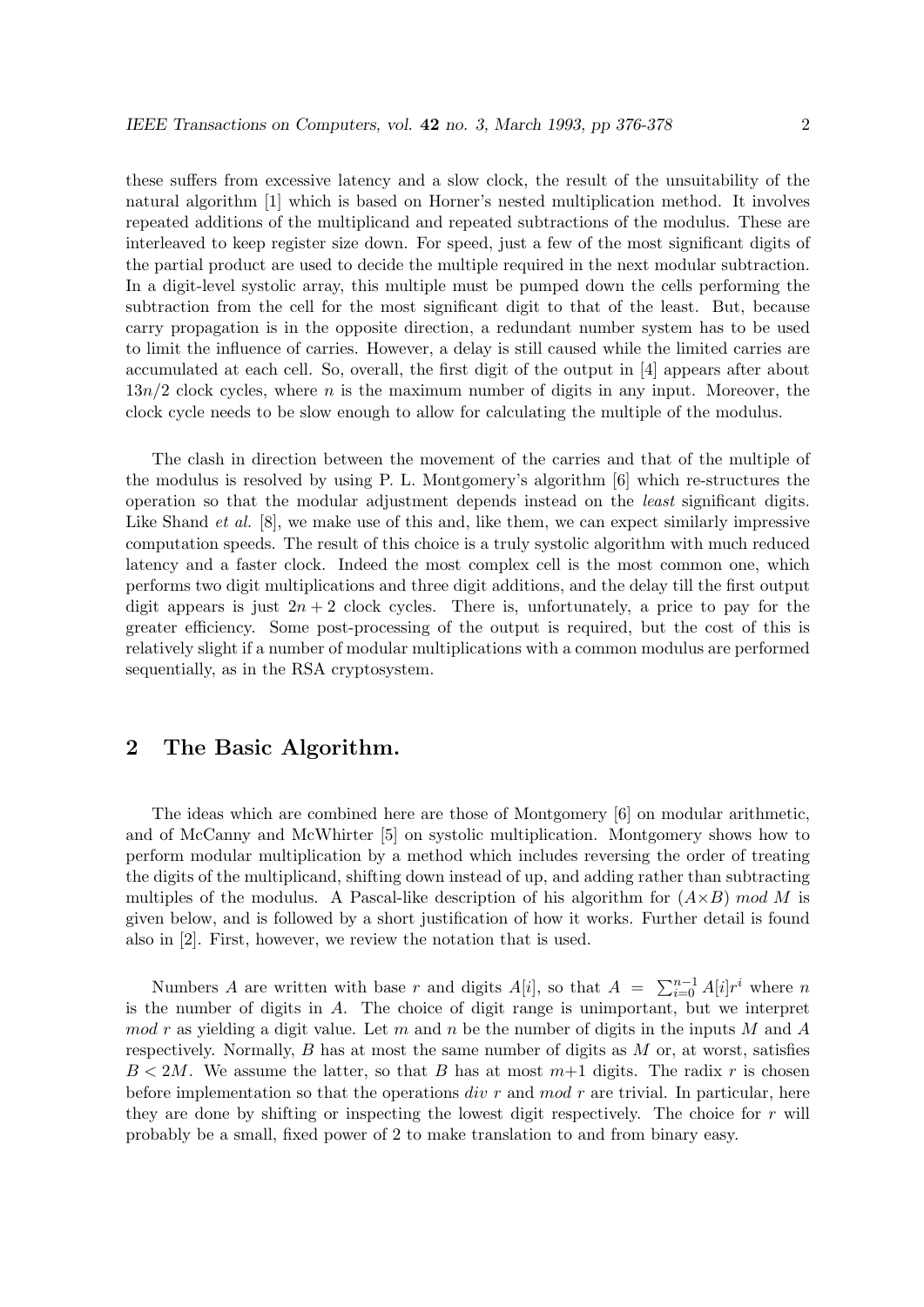A pre-condition for the algorithm to work is that there is no common factor between  $r$  and M. In the definition of  $Q[i]$  below, the multiplicative inverse  $(r - M[0])^{-1} \mod r$  is required. This is the digit which, when multiplied by  $r - M[0]$ , gives a product with remainder 1 on division by r. The co-primeness of M and r ensures that such a number exists. Inspection of the assignment to P shows that there is a multiple of r to be divided by r. Hence no information is lost in the division, which is therefore exact.

```
P := 0:
For i := 0 to n-1 do
Begin
       Q[i] := ((P[0] + A[i] \times B[0]) \times (r - M[0])^{-1}) \mod r;P := (P + A[i] \times B + Q[i] \times M) div r
End
```
To see what this code does, let  $P_i$  be the value of the partial product P at the start of the loop for which i is the value of the control variable. So  $P_0 = 0$ . Let  $A_i = \sum_{j=0}^{i-1} A[j] r^j$  and  $Q_i = \sum_{j=0}^{i-1} Q[j] r^j$  be the lower parts of A and Q. So  $A_0 = Q_0 = 0$ . Then, by induction,  $r^{i}P_{i} = A_{i} \times B + Q_{i} \times M$ . Thus the final value  $P_{n}$  of P satisfies  $r^{n}P = A \times B + Q \times M$ , so that  $P \equiv (r^{-n}AB) \mod M$ . The systolic array described here produces output P with this extra power of  $r$ , but it may also be used to remove that factor. This is done by an extra application of the operation with inputs P and  $r^{2n} \mod M$ , the latter being pre-computed once for all and stored with M. Further detail in the context of the RSA algorithm is provided in Section 4.

Suppose the standard set of digits  $\{0, 1, ..., r-1\}$  is used for A and Q. Then the maximum value  $\kappa$  of P satisfies  $\kappa = (\kappa + (r-1)B + (r-1)M)$  div r, and so  $\kappa = M + B$ . Once the digits of A run out, subsequent values of P decrease, being bounded above by  $\kappa_i$  (i = 0, 1, ...) which satisfy  $\kappa_0 = \kappa = M + B$  and  $\kappa_{i+1} = (\kappa_i + (r-1)M)$  div r, i.e.  $\kappa_i = M + (B \text{ div } r^i)$ . These yield bounds on the number of digits needed to represent the intermediate and final values of P. If initially  $B < 2M$  then  $P < 3M$  always, so that P requires up to two bits more than  $M$ . Furthermore, in the next iteration beyond the one using the last, most significant digit of A, the output satisfies  $P \lt M + (2M \, div \, r) \lt 2M$ . This would be suitable for re-use as the B input of a further modular multiplication.

## 3 The Systolic Array.

A key property of Montgomery's algorithm is that the choice of modulus multiple is based on the lowest digit  $P[0]$  of the partial product. With this multiple  $Q[i]$  determined, the digits of the  $i + 1<sup>st</sup>$  partial product  $P_{i+1}$  can be computed in order starting with the lowest. Also, with  $Q[i]$  known, digits output from one addition cycle enable the corresponding digits for the next cycle to be found. This is done by the array illustrated in Figure 1 where each row performs an iteration of the loop and columns compute successive values for a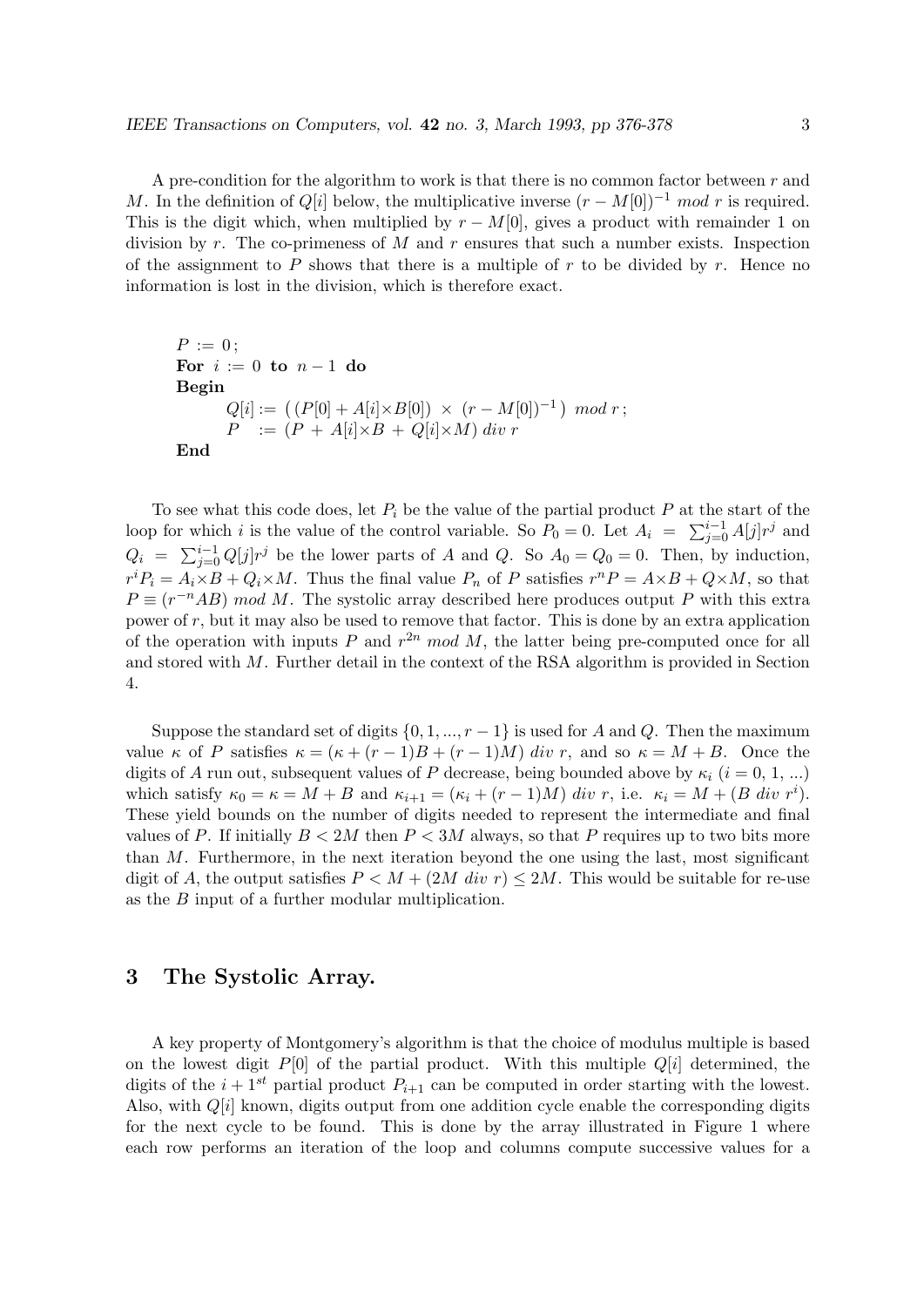single digit position. The typical cell performs a single digit calculation of the assignment  $P := (P + A[i] \times B + Q[i] \times M)$  div r, and generates a carry in the normal way. So it is specified by



 $P_{i+1}[j-1]$  +  $r \times Carry_{Out}$  =  $P_i[j]$  +  $A[i] \times B[j]$  +  $Q[i] \times M[j]$  +  $Carry_{In}$ 

Figure 1: Arrangement of Modular Multiplication Cells.

The  $i + 1^{st}$  row down computes  $Q[i]$  and  $P_{i+1}$ , whilst the  $j + 1^{st}$  column from the right finds the digit with index j for each  $P_i$ . The input digits of M, A and B, and also those of Q, are just pumped through cells without change until a different modular multiplication is commenced. In the cases of  $M$  and  $B$  the digits need delaying by an additional clock cycle (i.e. the operation time of a cell), so that they arrive when needed. This is achieved by the latches indicated between the cells.

The cells also forward up the rows the carries from the additions. If the digits of each number lie in the usual range  $\{0, 1, ..., r-1\}$  then the above definition of the cell shows that carries are bounded by  $2(r-1)$ . Thus the carry needs one more bit than a digit for its representation.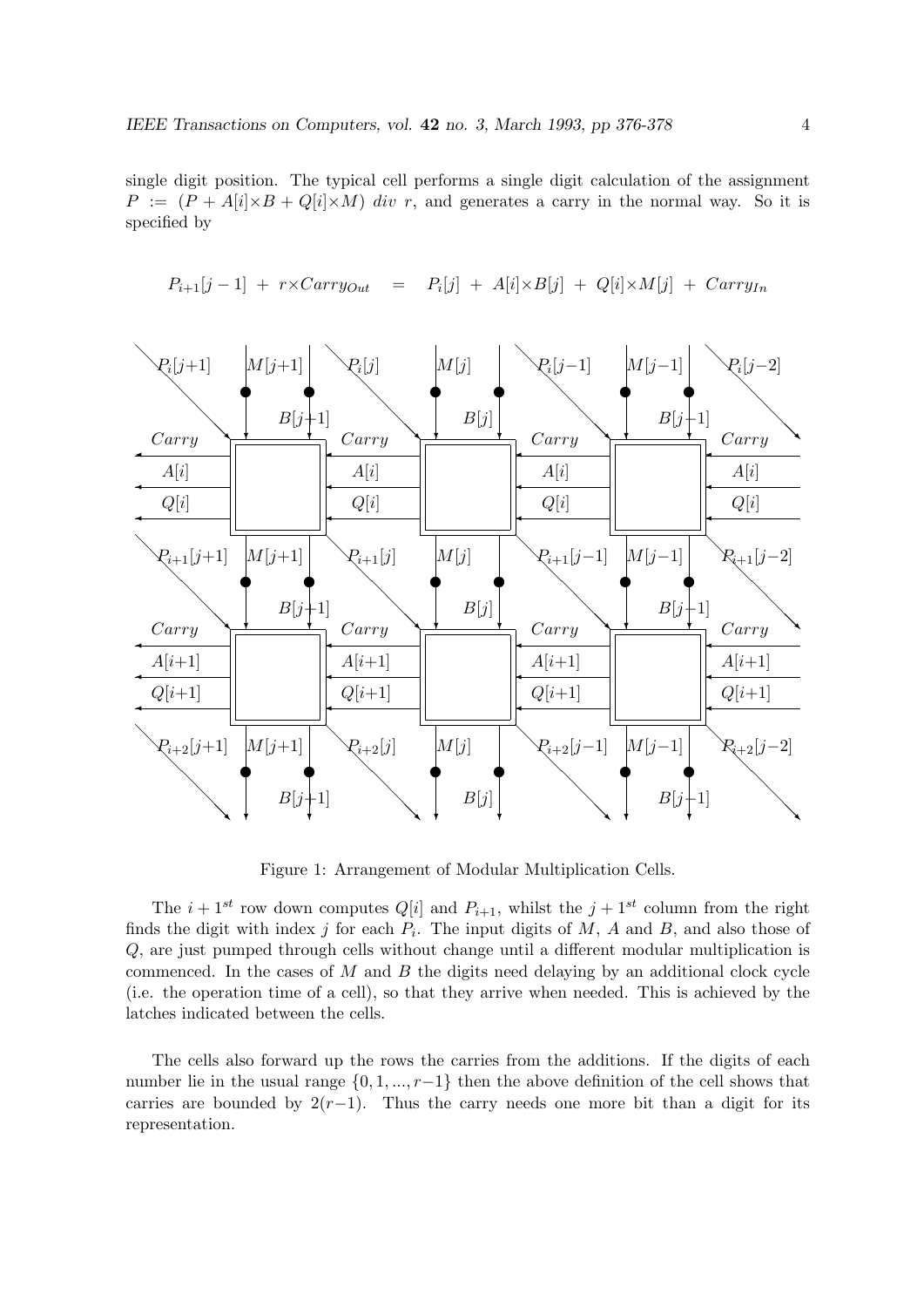Suppose the set-up described at the end of the previous section is used so that  $B$  initially satisfies  $B < 2M$ . Then we wish to perform  $n+1$  addition cycles to obtain output satisfying  $P < 2M$ . For this there must be  $n+1$  rows in the array and A must be padded at the top end with an extra zero digit, i.e.  $A[n] = 0$ . The output we desire is  $P_{n+1}$  from the row with input A[n]. It will equal  $(r^{-n-1}AB) \mod M$ , or be M more than this because it is bounded by  $2M$ . So, a further row might usefully be added to subtract the possible extra M, with the decision about whether to take  $P_{n+1}$  or  $P_{n+1} - M$  being made when the sign of the latter is established. This is further discussed below.

Intermediate values of  $P$  are bounded by  $3M$ . This entails that there is no carry from the column in which each  $P_i[m+1]$  is computed. So the array needs no column to the right of this and, since  $P_i[m+2]=0$  always, this value can be input at the left side of the array. Along the top edge the inputs  $P_0[j]$  are all 0 because the initial value of P is 0. Also on this edge, the digits of  $M[j]$  and  $B[j]$  are input j clock cycles after  $M[0]$  and  $B[0]$  so that they match the progress of the carries.



Figure 2: The Rightmost Cells.

The cells are all identical with the exception of the rightmost column, illustrated in Figure 2, which has the burden of computing the digits of Q. Carries entering the array from the right are, of course, zero. Also, the digit  $A[i]$  is input 2i clock cycles after  $A[0]$  since the shift down puts the calculation of each  $P_i$  two cycles behind its predecessor. The digits of  $Q$  are defined as in the Pascal code by

$$
Q[i] = ((P_i[0] + A[i] \times B[0]) \times (r - M[0])^{-1}) \mod r.
$$

Although the rightmost cells do not generate output digits  $P_{i+1}[-1]$  because they are deleted by the div r operation, nevertheless a carry may be generated when evaluating the  $0^{th}$  digit before the shift down: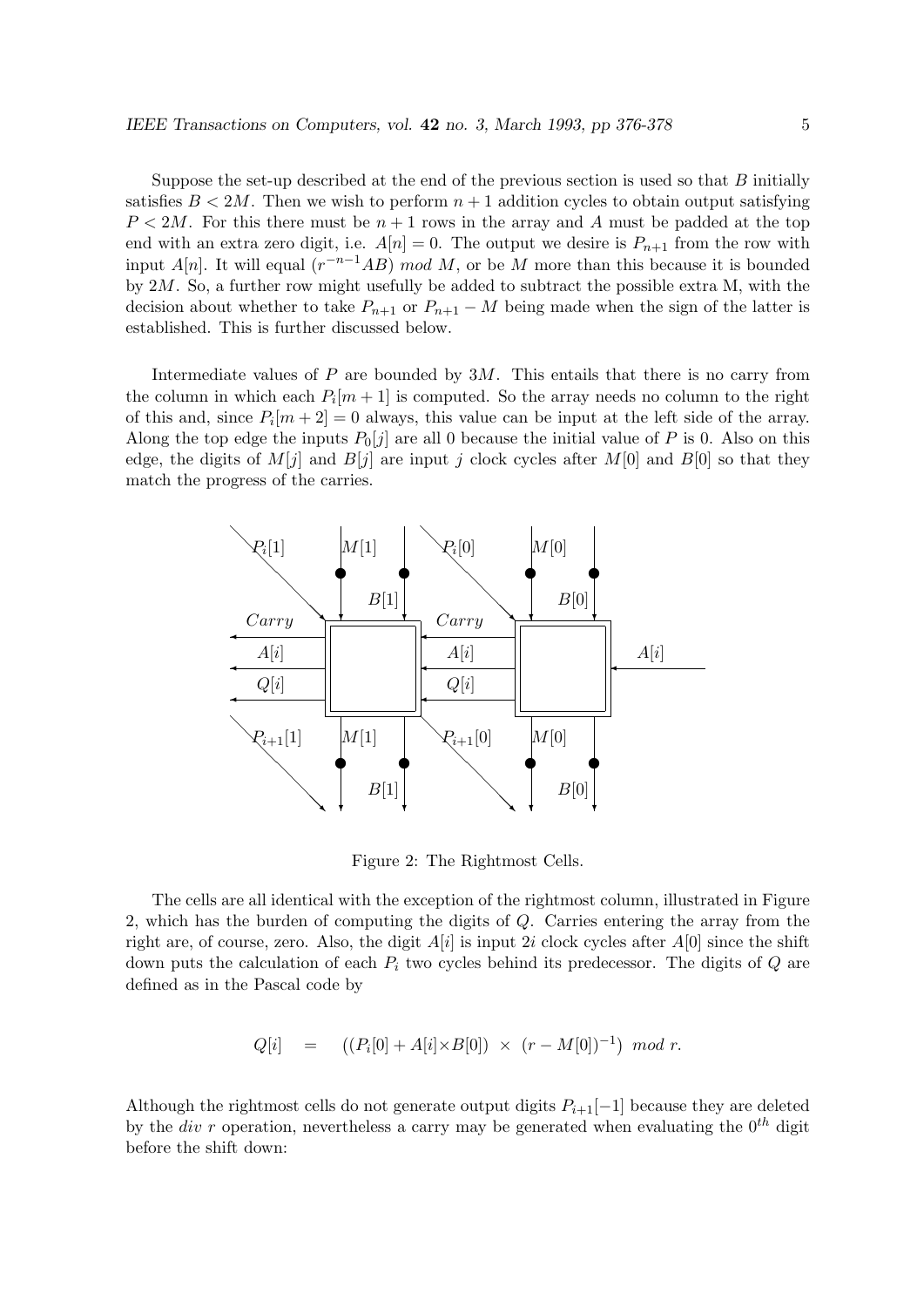$$
r \times Carry_{Out} = P_i[0] + A[i] \times B[0] + Q[i] \times M[0]
$$

In [3] Eldridge and Walter describe how to simplify the calculation of  $Q[i]$  by shifting B up to make  $B[0] = 0$ . This is possible here too, but at the cost of an extra row and an extra column to obtain an output less than  $2M$ . The advantage is that it reduces the complexity of the rightmost cells, and hence their operation time, to at most that of the standard cells. Such a simplification maximises the possible clock speed at very little cost. For this it is assumed that  $(r - M[0])^{-1}$  mod r is pre-computed once (a table look-up) and fed in like M[0]. There may also be a slight advantage in scaling M to  $M' = ((r - M[0])^{-1} \mod r) \times M$  since then  $M'[0] \equiv -1(mod r)$  leads to the simple definition  $Q[i] = P_i[0]$ . Computing would then be done modulo  $M'$  giving a result bounded by  $2M'$  rather than  $2M$ . So the penalty for that would be extra cleaning up afterwards.

The first output digit of a modular multiplication appears after  $2n + 2$  clock cycles, and successive digits over the next m clock cycles. Indeed, the output  $P[j]$  appears  $2n + 2$  cycles after  $B[j]$  is input and  $2n + 2 + j$  cycles after the very first input, namely  $B[0]$ . The latency is thus  $2n + 2$ . However, since  $m + 1$  digits are output on each cycle, the throughput is equivalent to 1 modular multiplication per cycle.

Comparison with the array of Koç and Hung  $[4]$  is worthwhile. The logic of cells is simpler here because there is no need for a redundant number representation. Also the clock cycle time is shorter. In [4], this is bounded below by the time to compute the equivalents of the digits  $Q[i]$  in their super cells  $LY^5$  and  $LU^5$ . For radix 2 and a technology using only 2-input gates and no buffering to enable outputs to drive more than one load, this requires a circuit similar to that given in [3] Figure 2, with its critical path length of 13 xor gates. Here a depth of 5 gates suffices for the general cell (see Figure 3), and less for the rightmost cells, when the suggested simplifications are made. Allowing for register set-up and hold times, the clock here should be about  $(13+3)/(5+3) = 2$  times faster, with the same speed-up factor for the throughput. Since there are  $2n + 2$  clock cycles per operation instead of about  $13n/2$ , the latency is reduced roughly 7-fold. Different technologies allow trade-offs here between power, area and speed.

## 4 RSA Cryptography.

In practice the systolic array is likely to be of most use for RSA cryptography where modular exponentiation is needed. This is normally performed by repeated modular multiplication. It has already been observed that the array calculates  $(ABr^{-n-1})$  mod M rather than AB mod M, and an extra M may be present. The extra M makes no difference to subsequent modular arithmetic, and so can be ignored until the final result of decryption is obtained. The extra factor of  $r^{-n-1}$  can be removed after each multiplication by using the array again to multiply  $(ABr^{-n-1}) \mod M$  and  $r^{2n+2} \mod M$ . However, in exponentiation this also can be left till the end of the calculation.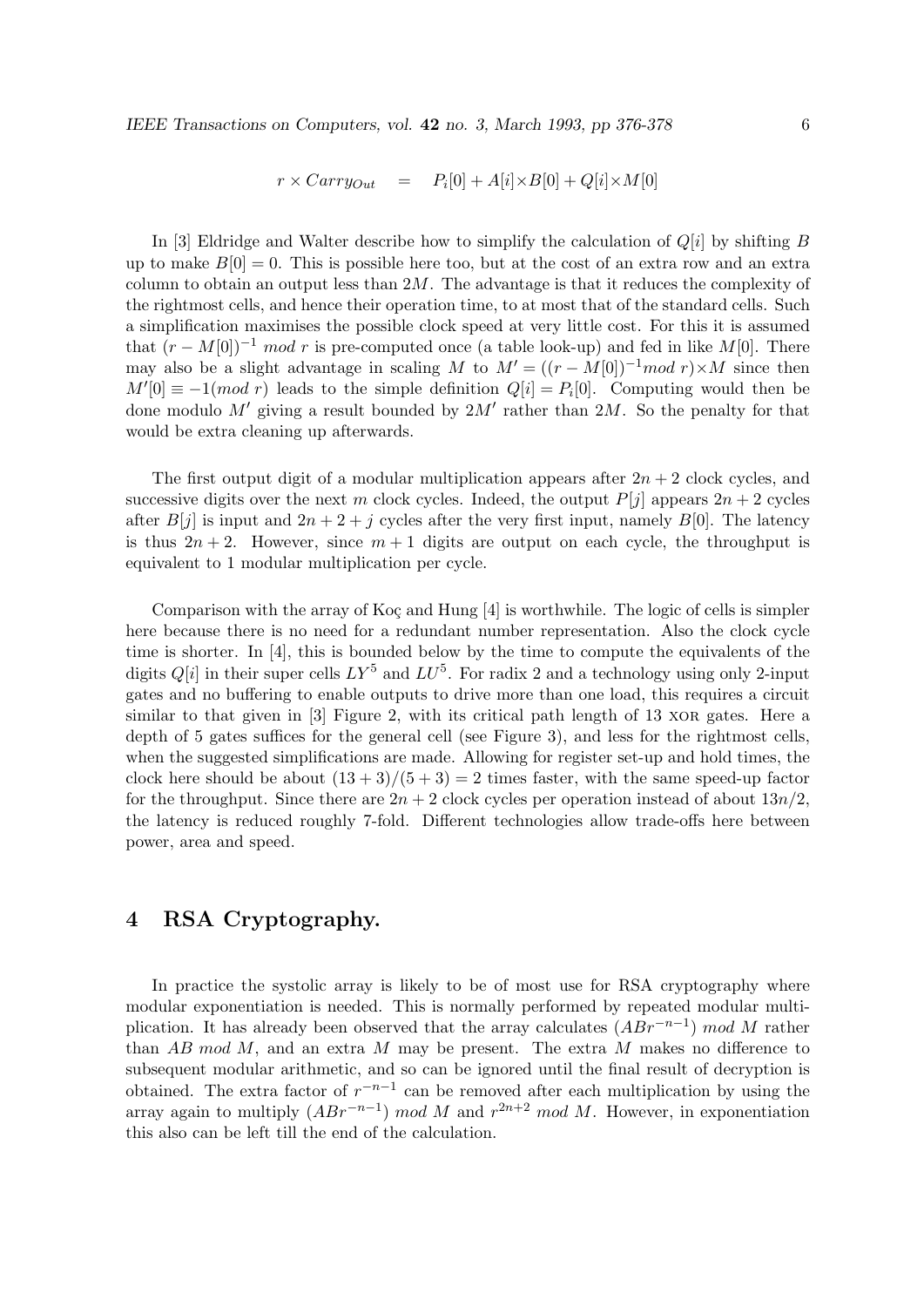

Figure 3: The Typical Cell for Radix  $r = 2$ .

Encryption and decryption is done using two keys,  $E$  and  $D$  respectively, with the property  $A^{DE} \equiv A \mod M$ . Suppose the encryption of A is done using the systolic array to successively square  $A$  modulo  $M$  and to multiply these 2-powers as necessary into a running total, retaining the unwanted powers of r. Then  $Ar^{-n-1}$ <sup>E</sup> mod M is produced rather than  $A^E$  mod M. Hence, using the array for an extra modular multiplication by  $r^{(n+1)(E+1)}$  mod M will provide  $A<sup>E</sup>$  mod M. The cost of this extra multiplication is minor compared to the typical number of modular multiplications in the encryption process. Naturally, the owner of the key  $E$ only needs to compute  $r^{(n+1)(E+1)}$  mod M once and store it for use until the key is changed. Decryption is similar. In fact, only the decrypter needs to adjust for the power of  $r$ , and the property of DE ensures that the scaling factor still depends only on his key. Another alternative strategy is described in [3].

The main overhead might be in the over-large residue. Although this problem is shared by all fast implementations of modular multiplication (see [3]), it seems worse here because the top output digits are generated last of all. Apparently, they need to be known in order to decide whether a final subtraction of  $M$  is necessary or not. This is true in general but false under appropriate conditions! An easy solution is always to make the message for encryption into a multiple of  $r$ , thus ensuring that the lowest digit is 0. Then, at decryption, the output will have lowest digit  $M[0]$  if, and only if, the extra multiple of M is present. A bottom row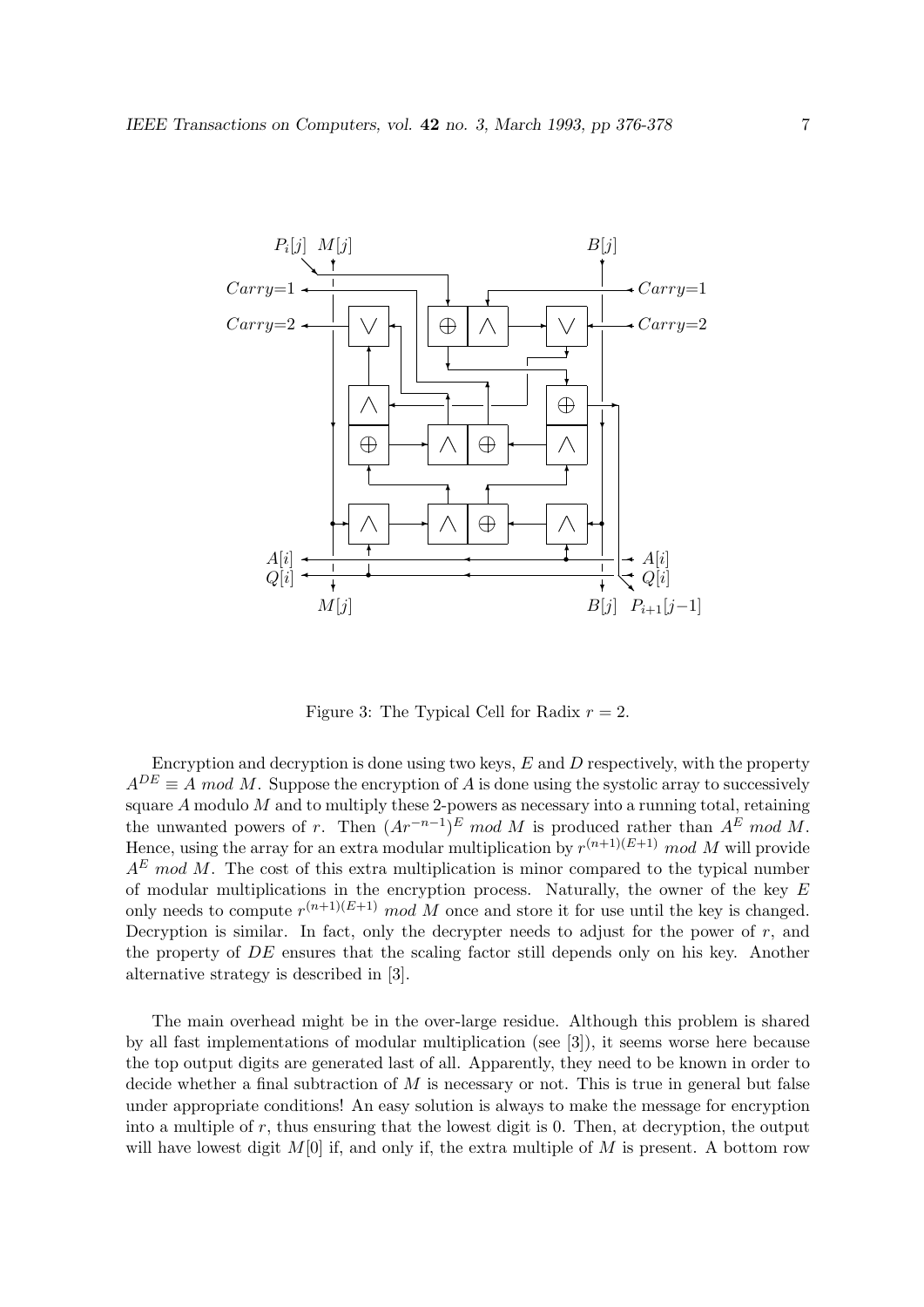of special cells can be added to the systolic array to remove  $((P[0] \times M[0]^{-1}) \mod r) \times M$  and produce the required answer. (The same formula works if up to  $(r-1)M$  needs subtracting, and there is an obvious generalisation for higher multiples.)

For RSA applications, typical inputs have about  $10^3/2$  bits. This means about  $10^6/4$  bitprocessing cells, or about  $4\times10^6$  gates. As this may be beyond available technology for a single chip, suppose that as many rows as possible are put onto the chip. Theoretically, a number of chips could be used sequentially to construct the whole array, but in practice it would be impossible to transfer the required  $10^3/2$  bits per cycle between the chips. Alternatively, it is clearly better to re-route the output back to the input within a single chip, repeatedly feeding it back in at the top digit by digit as it is calculated, until the required  $n+1$  partial products have been computed. If just  $n'$  rows of cells are built, then at full capacity the array is simultaneously processing  $2n'$  different modular multiplications.

It takes  $2n + 2$  clock cycles from the input of one digit to the output of the corresponding digit after the modular multiplication. It is only after such a delay that further progress on an exponentiation can take place. (Strictly speaking, for a non-zero exponent bit, there is a modular multiplication into a running total and a modular squaring which can be done simultaneously.) Hence the modular multiplications which the array is performing simultaneously must come from different exponentiations. This indicates that for use in RSA the messages for encrypting or decrypting should generally be numerous. Of course, one interesting choice is to reduce the array to a pipeline by just implementing 1 row. This would give a very cheap, simple modular multiplying chip for performing single encryptions.

## 5 Conclusion.

A systolic array for modular multiplication has been presented. Although there is an extra unwanted factor present because of the choice of algorithm, this can be dealt with at virtually no cost when the algorithm is used in RSA cryptography. Since in the simplest case a single digit is used to determine the multiple of the modulus to add during iterations of the algorithm, the clock can be made very fast. Neat solutions have been included to avoid finishing with output containing an extra unwanted multiple of the modulus, and to achieve the best possible clock speeds.

## References

- [1] E. F. Brickell, A Fast Modular Multiplication Algorithm with Application to Two-Key Cryptography, Advances in Cryptology − Proc. of CRYPTO 82, ed. Chaum et al., Plenum, 1983, pp. 51-60.
- [2] S. E. Eldridge, A Faster Modular Multiplication Algorithm, Intern. J. Computer Math., vol. 40, 1991, pp. 63-68.